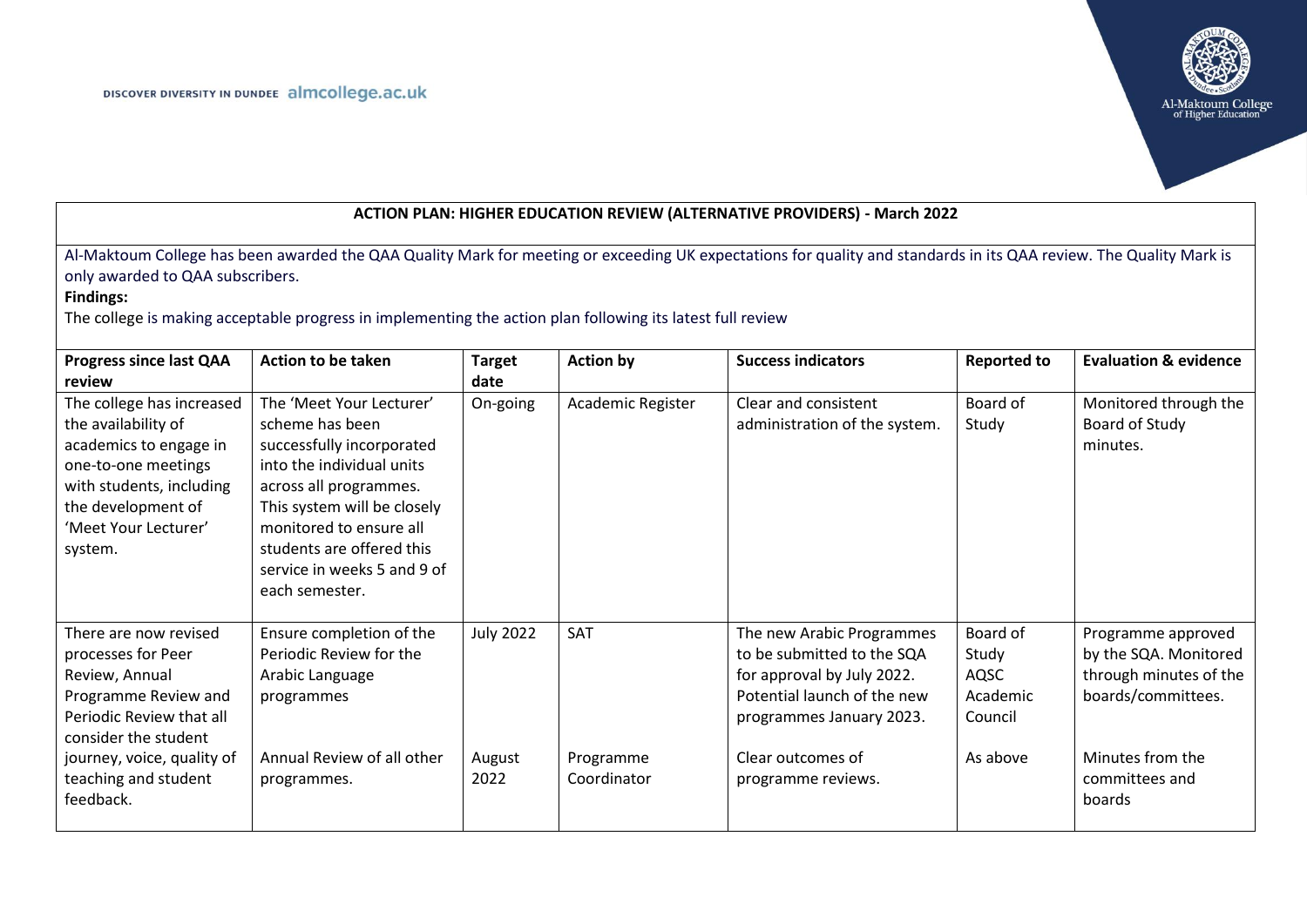|                                                                                                                                                                                                                                                                                                                                                                  | Continue to closely monitor<br>the implementation of the<br>Peer Review process.                                                                                                                                                             | Ongoing.<br>(21/22)<br>peer<br>reviews to<br>be<br>completed<br>by July<br>2022) | VC/Academic<br>Registrar | Ensure all academics follow<br>the clear and robust<br>guidelines for the peer<br>reviews.                                                                                                                                                                           | <b>TeLSEC</b><br>Academic<br>Council | Process to be<br>monitored through<br>minutes of the<br>boards/committees.                                                                      |
|------------------------------------------------------------------------------------------------------------------------------------------------------------------------------------------------------------------------------------------------------------------------------------------------------------------------------------------------------------------|----------------------------------------------------------------------------------------------------------------------------------------------------------------------------------------------------------------------------------------------|----------------------------------------------------------------------------------|--------------------------|----------------------------------------------------------------------------------------------------------------------------------------------------------------------------------------------------------------------------------------------------------------------|--------------------------------------|-------------------------------------------------------------------------------------------------------------------------------------------------|
| The College developed a<br><b>Quality Assurance</b><br>Framework, describing<br>the College's approach to<br>the management of<br>academic standards and<br>quality.<br>To ensure the<br>effectiveness of the<br>operation of the BoS and<br>avoiding duplication and<br>the College has decided<br>to merge the two existing<br>boards of studies in to<br>one. | The Quality Framework and<br>the Board of Study Terms<br>of Reference was updated<br>to reflect the merger of the<br>Boards of Study. The<br>changes to the framework<br>will be presented at the<br>college boards and<br>Academic Council. | March<br>2022                                                                    | VC/Academic<br>Registrar | <b>Quality Framework document</b><br>published on the College<br>website.<br>Revised Board of Study Terms<br>of Reference to be reflected in<br>the above.                                                                                                           | Academic<br>Council                  | To be ratified at the<br>Academic Council on<br>10 March 2022.                                                                                  |
| The higher national<br>programmes largely<br>comprise mandatory<br>units. The College keeps<br>its choice of optional<br>units under review so<br>that the programmes<br>meet with SQA<br>requirements, match                                                                                                                                                    | Ensure ongoing monitoring<br>of HN programmes and<br>units to align with SQA<br>changes and updates.                                                                                                                                         | Ongoing                                                                          | Academic Registrar       | All programmes and units are<br>kept up to date following any<br>changes from the SQA. We<br>launched the new HNC in<br>Business in September 2021<br>and the new HND in Business<br>will start from September<br>2022. We are currently<br>exploring new programmes | Board of<br>Study                    | Regular consultations<br>with academics<br>regarding potential<br>new units. Updates<br>provided to the BoS,<br>captured within the<br>minutes. |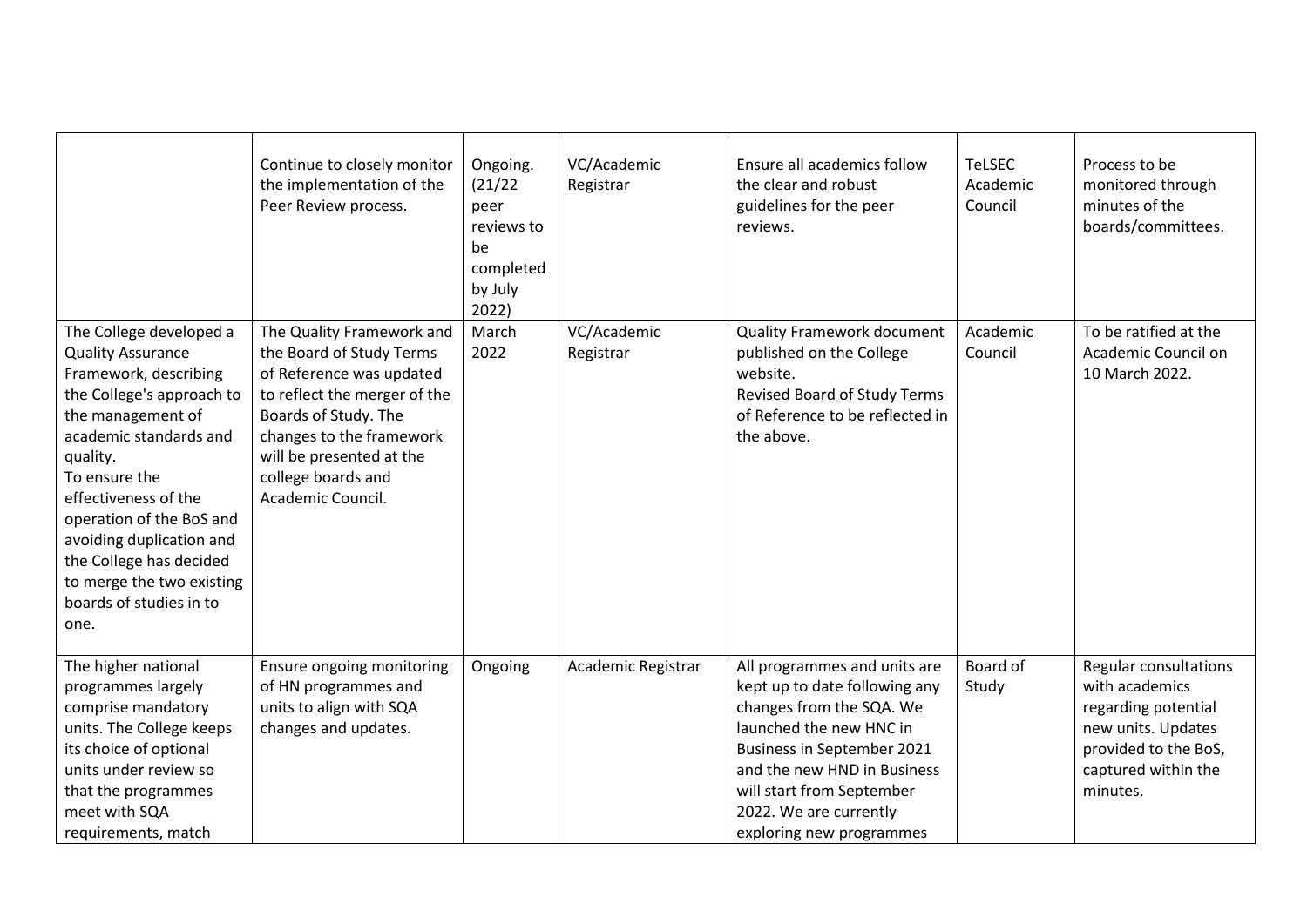| staff expertise and align<br>with requirements of the<br>articulation agreement it<br>has with Abertay<br>University.                                                                                        |                                                                                                                                         |          |                                                 | which will compliment the<br>current range of subjects we<br>deliver.                                                                                                                     |                   |                                                                                                |
|--------------------------------------------------------------------------------------------------------------------------------------------------------------------------------------------------------------|-----------------------------------------------------------------------------------------------------------------------------------------|----------|-------------------------------------------------|-------------------------------------------------------------------------------------------------------------------------------------------------------------------------------------------|-------------------|------------------------------------------------------------------------------------------------|
| The revised Summative<br>Assessment Policy,<br>Student Handbook,<br><b>Quality Assurance</b><br><b>Procedures and Periodic</b><br>Review Process have<br>received approval at the<br>appropriate committees. | Continue to closely monitor<br>and review the<br>effectiveness of the<br><b>Student Handbook and</b><br>Summative Assessment<br>Policy. | Ongoing. | Academic Registrar<br>Student<br>Administration | Accurate information<br>provided for all programmes<br>within the Summative<br>Assessment Policy. Student<br>Handbook is accurate and<br>contains up to date<br>information for students. | Board of<br>Study | Monitored through the<br>Boards of Study,<br>Academic Council and<br>AQSC<br>meetings/minutes. |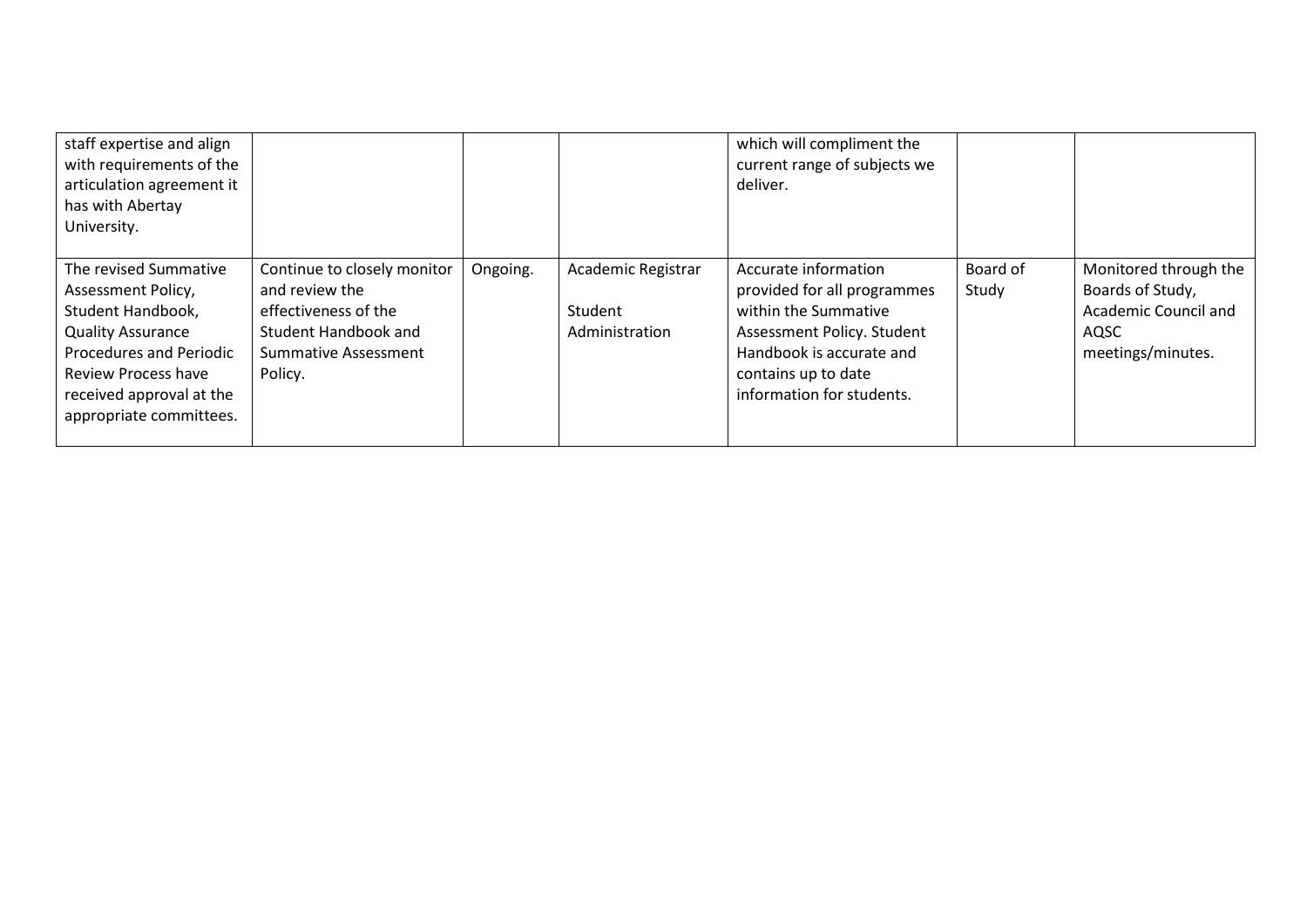## **HIGHER EDUCATION REVIEW (ALTERNATIVE PROVIDERS): AL-MAKTOUM COLLEGE OF HIGHER EDUCATION, DECEMBER 2020. FINAL UPDATE FEBRUARY 2022.**

## **Judgements:**

The QAA review team formed the following judgements about the higher education provision:

- The maintenance of the academic standards of awards offered on behalf of degree-awarding bodies and/or other awarding organisations **meets** UK expectations.
- The quality of student learning opportunities **meets** UK expectations.

| <b>Good practice</b>                                                                                                                                                                                                                                                                                         | Action to be taken                                                                                                                                                                                                                                                                                                     | <b>Target</b>         | <b>Action by</b>                                                        | <b>Success indicators</b>                                                        | <b>Reported to</b>                                | <b>Evaluation &amp; evidence</b>                                                                                                                                                                                                                                                                                                                    |
|--------------------------------------------------------------------------------------------------------------------------------------------------------------------------------------------------------------------------------------------------------------------------------------------------------------|------------------------------------------------------------------------------------------------------------------------------------------------------------------------------------------------------------------------------------------------------------------------------------------------------------------------|-----------------------|-------------------------------------------------------------------------|----------------------------------------------------------------------------------|---------------------------------------------------|-----------------------------------------------------------------------------------------------------------------------------------------------------------------------------------------------------------------------------------------------------------------------------------------------------------------------------------------------------|
| The comprehensive and<br>timely response to the<br>COVD-19 pandemic,<br>through the introduction<br>of revised approaches to<br>student support,<br>teaching, learning and<br>assessment, that enabled<br>programmes and student<br>engagement to continue<br>with minimal disruption<br>(Core practice Q4). | Continue to closely monitor<br>the development of the<br>pandemic, ensuring<br>adherence with<br>government guidelines and<br>recommendations.<br>Continue to adapt to any<br>changes ensuring all<br>aspects of student learning,<br>assessment and<br>engagement support the<br>effective delivery of<br>programmes. | date<br>On-going      | Academic Registrar<br>Student<br>Administration<br>Senior Administrator | Reduced risk of infections<br>Higher student attainment<br>and completion levels | <b>VC</b><br><b>TeLSEC</b><br>Academic<br>Council | We continue to<br>monitor the pandemic<br>and review our risk<br>assessments regularly.<br>The 20/21 academic<br>year was completed<br>successfully with high<br>completion rates. In<br>addition, the<br>Programme<br><b>Coordinator Reports</b><br>provide details of the<br>number of students<br>registered, completion<br>and retention rates. |
| <b>Recommendations</b>                                                                                                                                                                                                                                                                                       | <b>Action to be taken</b>                                                                                                                                                                                                                                                                                              | <b>Target</b><br>date | <b>Action by</b>                                                        | <b>Success indicators</b>                                                        | <b>Reported to</b>                                | <b>Evaluation</b>                                                                                                                                                                                                                                                                                                                                   |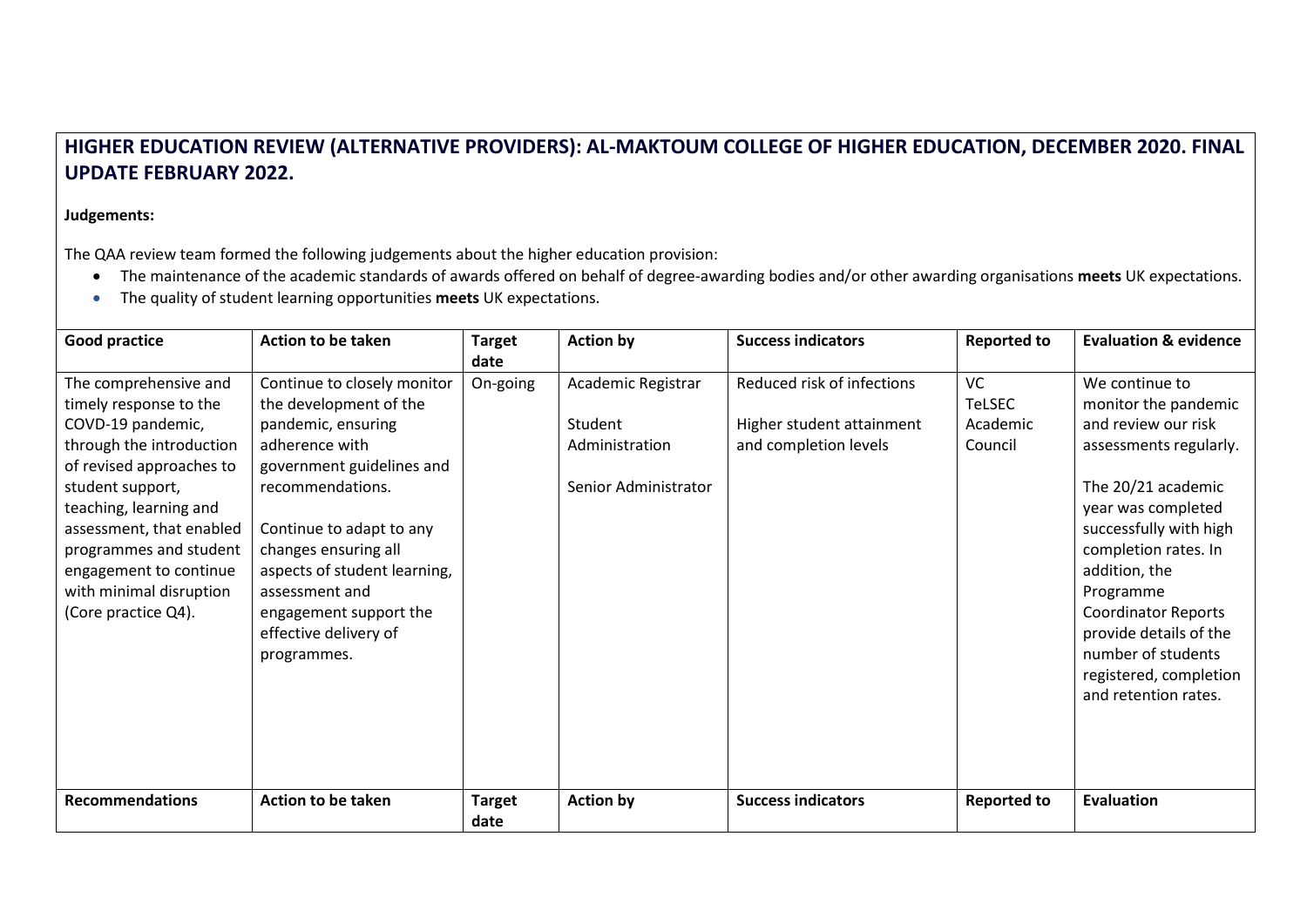| Ensure the information in | Review assessment           | April 2021          | Programme          | Clear and consistent            | Boards of | This was monitored            |
|---------------------------|-----------------------------|---------------------|--------------------|---------------------------------|-----------|-------------------------------|
| the Summative             | practices across all        | Completed           | Coordinators       | assessment practices.           | Study     | through Boards of             |
| Assessment Policy and     | programmes offered at the   |                     |                    |                                 |           | Study                         |
| the Student Handbook      | College.                    |                     |                    |                                 |           | meetings/minutes. The         |
| accurately reflects the   |                             |                     |                    |                                 |           | process for 20/21 is          |
| assessment practice       | Review and update the       | April 2021          | Academic Registrar | Accurate information            | AQSC/     | Completed. We will            |
| across the full range of  | <b>Summative Assessment</b> | Completed           |                    | provided for all programmes     | Academic  | continue to review            |
| the College's             | policy.                     |                     |                    | within the Summative            | Council   | both Summative                |
| programmes                |                             |                     |                    | Assessment Policy.              |           | Assessment Policy and         |
| (Core practices S4 and    |                             |                     |                    |                                 |           | <b>Student Handbook</b>       |
| S <sub>2</sub>            | Review and update Unit      | May 2021            | Student            |                                 | AQSC      | annually.                     |
|                           | Descriptors, Programme      | Completed           | Administration     | Up to date student              |           |                               |
|                           | Handbooks and the Student   |                     |                    | information across all relevant |           | Monitored through             |
|                           | Handbook to reflect         |                     |                    | documentations.                 |           | Academic Council and          |
|                           | changes.                    |                     |                    |                                 |           | AQSC                          |
|                           |                             |                     |                    |                                 |           | meetings/minutes.             |
|                           |                             |                     |                    |                                 |           | <b>Completed</b>              |
|                           |                             | All were<br>further |                    |                                 |           | <b>Student Administration</b> |
|                           |                             | reviewed            |                    |                                 |           | and the AQSC will             |
|                           |                             | in Aug              |                    |                                 |           | monitor all changes to        |
|                           |                             | 2021 to             |                    |                                 |           | the Student Handbook          |
|                           |                             | reflect             |                    |                                 |           | and other relevant            |
|                           |                             | changes to          |                    |                                 |           | documents. Edits              |
|                           |                             | 21/22.              |                    |                                 |           | completed April 2021-         |
|                           |                             |                     |                    |                                 |           | Ratified through all          |
|                           |                             |                     |                    |                                 |           | boards. Completed             |
|                           |                             |                     |                    |                                 |           |                               |
|                           |                             |                     |                    |                                 |           | Reviewed again in             |
|                           |                             |                     |                    |                                 |           | August 2021 and               |
|                           |                             |                     |                    |                                 |           | updated, completed            |
|                           |                             |                     |                    |                                 |           | and ratified at the           |
|                           |                             |                     |                    |                                 |           | Academic Council on           |
|                           |                             |                     |                    |                                 |           | 23.09.2021. Completed         |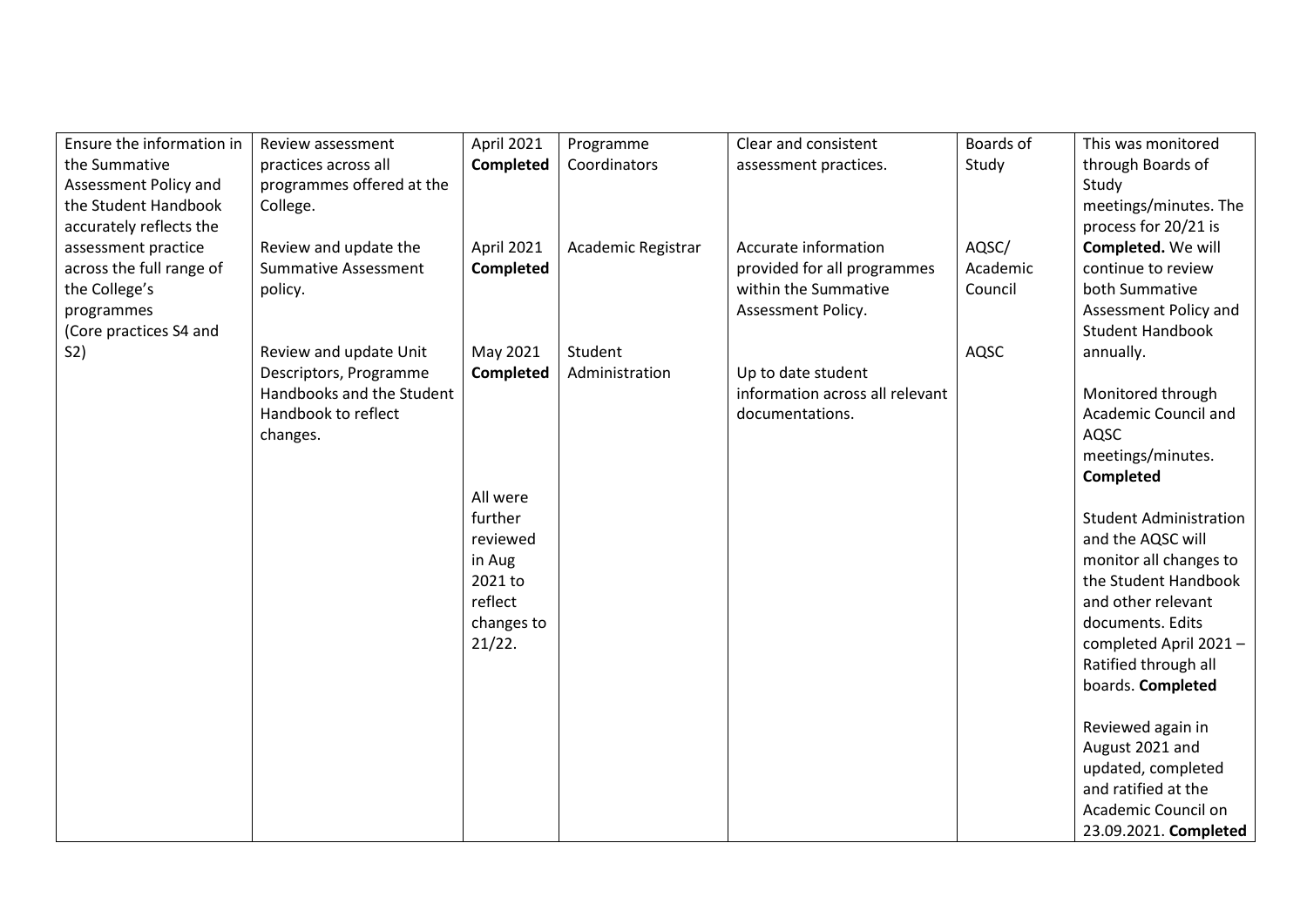| Ensure that the College's<br>quality assurance<br>procedures are up to<br>date and accurately<br>reflected the operation<br>of internal monitoring<br>systems (Common<br>practice Q1) | Review all documents<br>relating to the College's<br><b>Quality Assurance</b><br>procedures.<br>Create a Quality<br>Framework document<br>detailing all QA procedures<br>and processes.<br>Make the document<br>available to all staff,<br>students and external<br>stakeholders. | May 2021<br><b>Completed</b><br>May 2021<br><b>Completed</b><br>By Sep<br>2021<br><b>Completed</b> | VC/Academic<br>Registrar<br>VC/Academic<br>Registrar<br>Student<br>Admin/Comms Team | Clear and up-to-date Quality<br>Assurance procedures and<br>processes.<br>Single point of reference for<br>all QA documents.<br><b>Quality Framework document</b><br>published on the College<br>website. | Academic<br>Council                                        | These actions are now<br>all completed and<br>ratified through our<br>boards and<br>committees. We have<br>created a new page on<br>our website titled<br>'Quality Assurance',<br>where people can<br>access our latest QAA<br>Review, our Action<br>Plan, our Academic<br>Calendar and the<br><b>Academic Quality</b><br>Framework. The final<br>version of the Quality<br>Framework was<br>ratified at the<br>Academic Council on<br>23.09.21 and is<br>available on the<br>College's website.<br>Completed |
|---------------------------------------------------------------------------------------------------------------------------------------------------------------------------------------|-----------------------------------------------------------------------------------------------------------------------------------------------------------------------------------------------------------------------------------------------------------------------------------|----------------------------------------------------------------------------------------------------|-------------------------------------------------------------------------------------|-----------------------------------------------------------------------------------------------------------------------------------------------------------------------------------------------------------|------------------------------------------------------------|---------------------------------------------------------------------------------------------------------------------------------------------------------------------------------------------------------------------------------------------------------------------------------------------------------------------------------------------------------------------------------------------------------------------------------------------------------------------------------------------------------------|
| Build upon the existing<br>periodic review process<br>to ensure that it is<br>implemented in a<br>planned and systematic<br>manner (Common<br>practice Q1)                            | Review the periodic review<br>processes currently in use<br>at the College.<br>Strengthen guidelines for<br>periodic programme<br>reviews.                                                                                                                                        | By May<br>2021<br>Completed                                                                        | Academic Registrar/<br>Programme<br>coordinators/external<br>QA Advisor             | Clear and robust guidelines<br>for periodic reviews.<br>Improved clarity of<br>information and reference<br>points used during the review<br>process.                                                     | Boards of<br>Study/<br>TeLSEC/AQSC/<br>Academic<br>Council | This year we have<br>undertaken a complete<br>review of the Annual<br>and Periodic Review<br>Process. We have<br>designed new<br>templates which have<br>been discussed                                                                                                                                                                                                                                                                                                                                       |